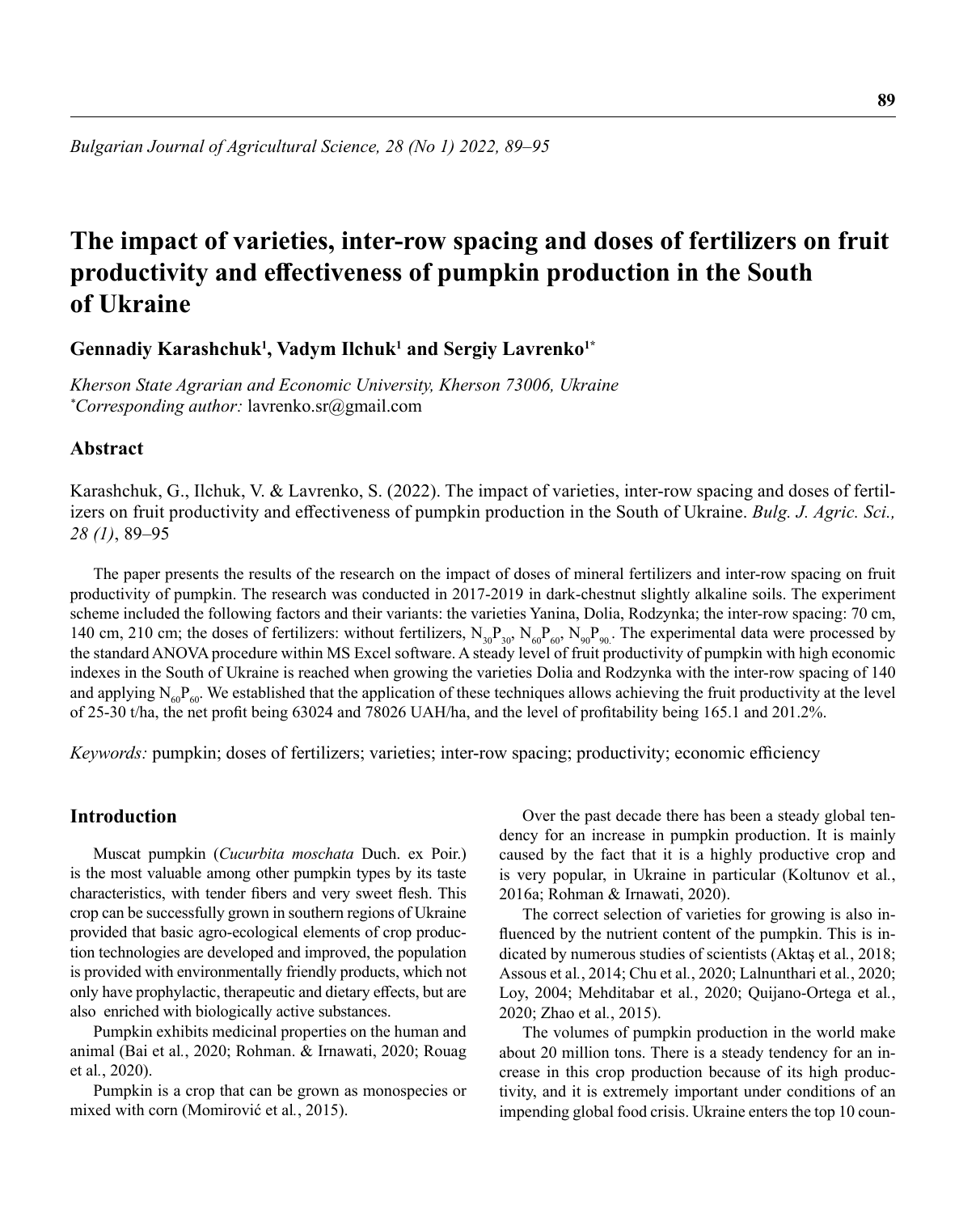tries – the largest pumpkin producers in the world taking the  $8<sup>th</sup>$  place. However, whereas China, taking the 1<sup>st</sup> place, annually grows 6056 thousand tons of pumpkin on average and Russia (the  $3<sup>rd</sup>$  place) – 1076 thousand tons, Ukraine grows only 502 thousand tons, i.e. 12 times less than China does and 2.14 times less than Russia does. Calculated per capita, the superiority of these countries decreases considerably in favor of Ukraine.

Over the past decade the biggest increase in pumpkin production (31.7%) has been observed in Ukraine. 5 regions, located in the South and in the East of the country (Dnipropetrovsk, Donetsk, Mykolaiv, Kharkiv and Kherson regions), i.e. in the steppe and the forest-steppe zones, grow 37% of the gross harvest. One of the problems of sufficient pumpkin production and even provision of the market with high-quality, transportable, long-lasting and competitive fruits by a complex of characteristics not only for the domestic, but also for international trade is appropriate selection of varieties, adapted to particular soil and climate zones of Ukraine (Koltunov et al*.*, 2016a).

Appropriate selection of pumpkin types and varieties allows planning the time of using fruits for food considering their expiration date (Sych, 2016).

The most important characteristic of a variety for largescale production is its high adaptiveness to certain soil and climate conditions (Lavrenko et al*.*, 2021).

Lately there has been not only an active process of creating pumpkin varieties for different purposes, but also improvement of the growing techniques.

The research on the development of growing techniques for pumpkin production mainly focuses on the issues of evaluating preceding crops, applying growth stimulators and plant protection measures, different methods of pre-sowing seed preparation, doses and ratios of mineral fertilizers, examining nutrition area (Yevtushenko **&** Romanov, 2018).

For instance, when planting pumpkin the size of nutrition area also depends on soil and climate conditions, in particular, on the amount of precipitation (Belik, 1982).

Nutrition area is determined on the basis of environmental conditions and biological characteristics of a variety. It is larger in dry areas than in the zones with higher moisture supply (Ladychuk et al*.*, 2021). Under conditions of the Southern Steppe naked seed pumpkin is planted with the inter-row spacing of 1.4 and 2.1 m and the plant spacing  $-0.7$ -1.4 m (Maidaniuk, 2016).

Wide-row seeding methods with the inter-row spacing of 140, 180 and 280 cm are the most common. The scheme of placing plants when growing pumpkin varieties with a long vine in the Southern Steppe of Ukraine is 210 cm (Serhienko, 2017).

It is necessary to mention that melons as sun loving plants, produce high yields under conditions of optimal nutrition area and density, sufficient light on fertilized fields. They react to changes in plant nutrition area, moisture supply and nutrients very rapidly (Kiendler, 1997).

Doses of fertilizers and ratios of mineral nutrition elements are determined considering soil fertility, the content of mobile nutrients, fertilizers applied when growing preceding crops and biological characteristics of plants (Maidaniuk, 2012; Ekanem & Akpheokhai, 2019; Juknevičienė et al*.*, 2019).

Appropriate application of fertilizers for melons contributes to a considerable increase in their yields, accelerates fruit ripening and also improves their quality in all the soil and climate zones of the country (Lykhatskyi, 2002).

Growing pumpkins, like any other crop is not possible without the use of fertilizers. Currently, the maximum effect producers can get from the application of mineral fertilizers (Studstill et al*.*, 2003).

In Southeastern Nigeria the maximum yield of 21.76 t/ha of pumpkin fruit was obtained at an application rate of 20 t/ ha of poultry manure (Agu, 2004).

Mineral fertilizers for pumpkin are applied locally at the dose of  $N_{30}P_{45}K_{30}$ . It is a half of the recommended dose that corresponds to the concept of applying mineral fertilizers under current economic conditions (Knysh, 2018).

The experiment carried out in University of Baghdad included two factors, first was irrigation with normal water (A1), irrigation with magnetized water 500 gauss (A2) and the second factor included six levels of fertilizers are: control (without fertilization) (F1), chemical fertilization (Recommended) (F2), fertilization with mushrooms waste 5%(F3), 7.5% (F4), fertilization with poultry manure 5% (F5), 7.5% (F6). Highest yield of the fruits was at treatment F2 with A1 and F6 with A2 in open field (40.0, 33.5 t/ha respectively) and treatment F5 with A1 in green house (29.7 t/ha) (Almrani et al*.*, 2016).

Research conducted at the University Obafemi Volvo, Ile-Ife, Nigeria showed that for the best dose of mineral fertilizers (NPK) for pumpkin is 180 kg/ha (Oloyede, 2012; Oloyede et al*.*, 2012).

Research in northern Nigeria has shown that «Ta gidan gona» is the best pumpkin variety to grow. NPK (20-10-10) application at a dose of 450 kg/ha contributed to the formation of maximum vine length, leaf area index (LAI), and fruit circumference (Lawal et al*.*, 2009).

In the South of Ukraine the application of the mineral fertilizers  $N_{40.90}P_{60.90}K_{40.60}$  in autumn plowing has the greatest effect (Maidaniuk, 2016).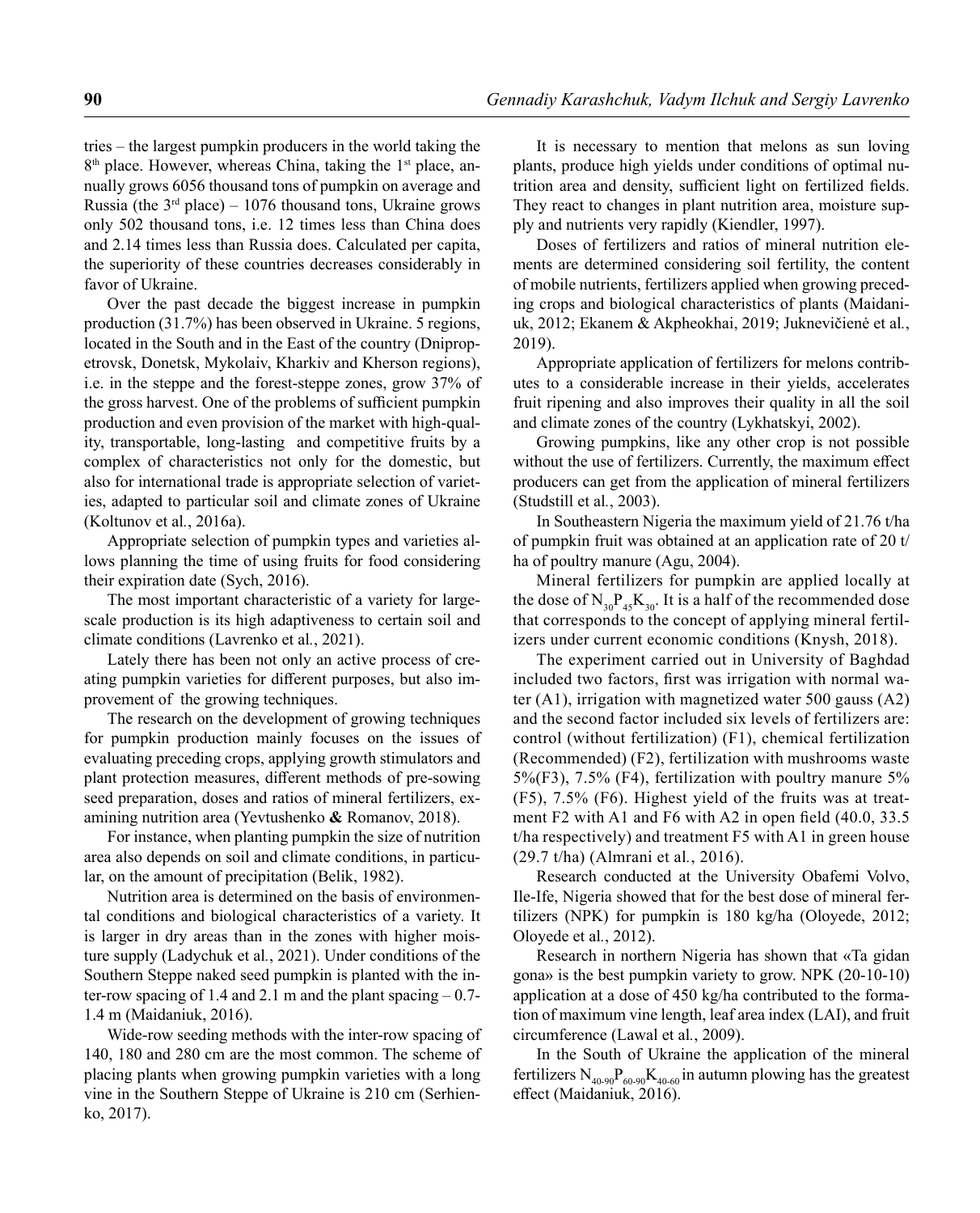#### **Materials and Methods**

The experiments were conducted on the experimental plots of the LLC "TH Dolynske" in Chaplynka district of Kherson region. The experimental plots are located at the 46º26'48"N, 33º41'53" E. The elevation is 26 m.

The following factors and their variants were included in the research scheme:

– А – Muscat pumpkin variety: А1 – Yanina; А2 – Dolia; А3 – Rodzynka;

– В – inter-row spacing:  $B1 - 70$  cm;  $B2 - 140$  cm; B3  $-210$  cm;

– С – doses of fertilizers: С1 – without fertilizers, С2 –  $N_{30}P_{30}$ , C3 –  $N_{60}P_{60}$ , C4 –  $N_{90}P_{90}$ .

The research was conducted in dark-chestnut slightly alkaline soil with the content of mobile nitrogen  $-6.6$ , mobile phosphorous 36.0, mobile potassium – 422.0 mg/kg in the soil layer of 0-30 cm on average for three years of the research. The topsoil tilth is characterized by the following agrochemical parameters: humus content is 1.75-1.91, pH of salt extract is 7,4.

Growing techniques used in the research were common for the zone of the Southern Steppe of Ukraine, except the factors under study. Winter wheat was a preceding crop.

After harvesting the preceding crop, the stubble was removed in two steps. In autumn tilling was performed to the depth of 25-27 cm.

In spring, when the soil was physically mature, early spring harrowing was performed in two directions to the depth of 4-6 cm. According to the research scheme, mineral fertilizers were broadcast in deep cultivation to the depth of 12-14 cm. Pre-sowing cultivation was performed to the depth of planting a seed.

The characteristics of the varieties under study:

*Yanina.* The country of origin: Ukraine. The purpose of using: versatile. Muscat pumpkin with the growing season of 105 days. The fruit is elongated-oval and short-oval, slightly ribbed, orange. Fruits are formed on the main stem. The average fruit weight is 6.5 kg, the fruit yield on the dry land is 25.4 t/ha. The weight of 1000 seeds is 150-170 g. The flesh is orange, thick, juicy and sweet. The dry matter content is 11%. The seeds are of a cream color with a distinct contour, medium size. The variety is long-lasting – up to 3.5 months, relatively resistant to powdery mildew.

The year of registration: 2005. The breeder of the variety: the Institute of the Southern vegetable and melon growing of the NAAS of Ukraine. The owner of the right to spread the variety: the Institute of the Southern vegetable and melon growing of the NAAS of Ukraine. The recommended zone for growing: the Forest Steppe, Polissia and the Steppe.

*Dolia.* The country of origin: Ukraine. The purpose of using: versatile. The method of creating the variety: cross pollination. The maturation time: 125-130 days. The fruit weight: 4-6 kg. The productivity: 20.0-40.0 t/ha. The fruit shape: elongated cylindrical. The fruit color: that of unripe fruits is green, that of ripe fruits is yellow. The flesh color is bright orange. The resistance to diseases: the variety is relatively resistant to diseases. The peculiarities: the taste characteristics are excellent, it is the best variety for long-term storage.

The year of registration: 2010. The breeder of the variety: Dnipropetrovsk Research Station of the Institute of the Southern vegetable and melon growing of the NAAS of Ukraine. The owner of the right to spread the variety: Dnipropetrovsk Research Station of the Institute of the Southern vegetable and melon growing of the NAAS of Ukraine. The recommended zone for growing: the Forest Steppe, Polissia and the Steppe.

*Rodzynka.* The country of origin: Ukraine. The variety of muscat pumpkin. The method of creating the variety: cross pollination. The growing season is 120–125 days. Transportable, a long-lasting variety of a muscat type with a large branchy vine.

The fruits are elongated-cylindrical with a thickened base, the average weight is 3–4 kg. The flesh is light orange, juicy and sweet. Medium resistant to powdery mildew. The variety is meant for cooking. The fruits are used fresh, boiled or fried and for squash juice.

The experimental data were processed by the standard procedure of ANOVA within MS Excel software. Significance of the differences was proved for the reliability level of 95% (LSD<sub>05</sub>).

The year of registration: 2014. The breeder of the variety: the Institute of the Southern vegetable and melon growing of the NAAS of Ukraine. The owner of the right to spread the variety: the Institute of the Southern vegetable and melon growing of the NAAS of Ukraine. The recommended zone for growing: the Steppe.

The seeds of the pumpkin varieties were planted in the first decade of May with a wide row method with the inter-row spacing according to the experiment scheme. The planting density was at the rate of 9 thousand pieces of plants per hectare in all the variants of the experiment.

The plant care after the emergence of seedlings and prior to leaf overlapping in the inter-row spacing included two inter-row cultivations and manual weeding in the rows.

The crop was harvested at the stage of fruit industrial ripeness. The fruits were harvested in one step from the plots in each replication manually.

Meteorological indexes in the years of the research (2017-2019) entirely reflected the characteristic of the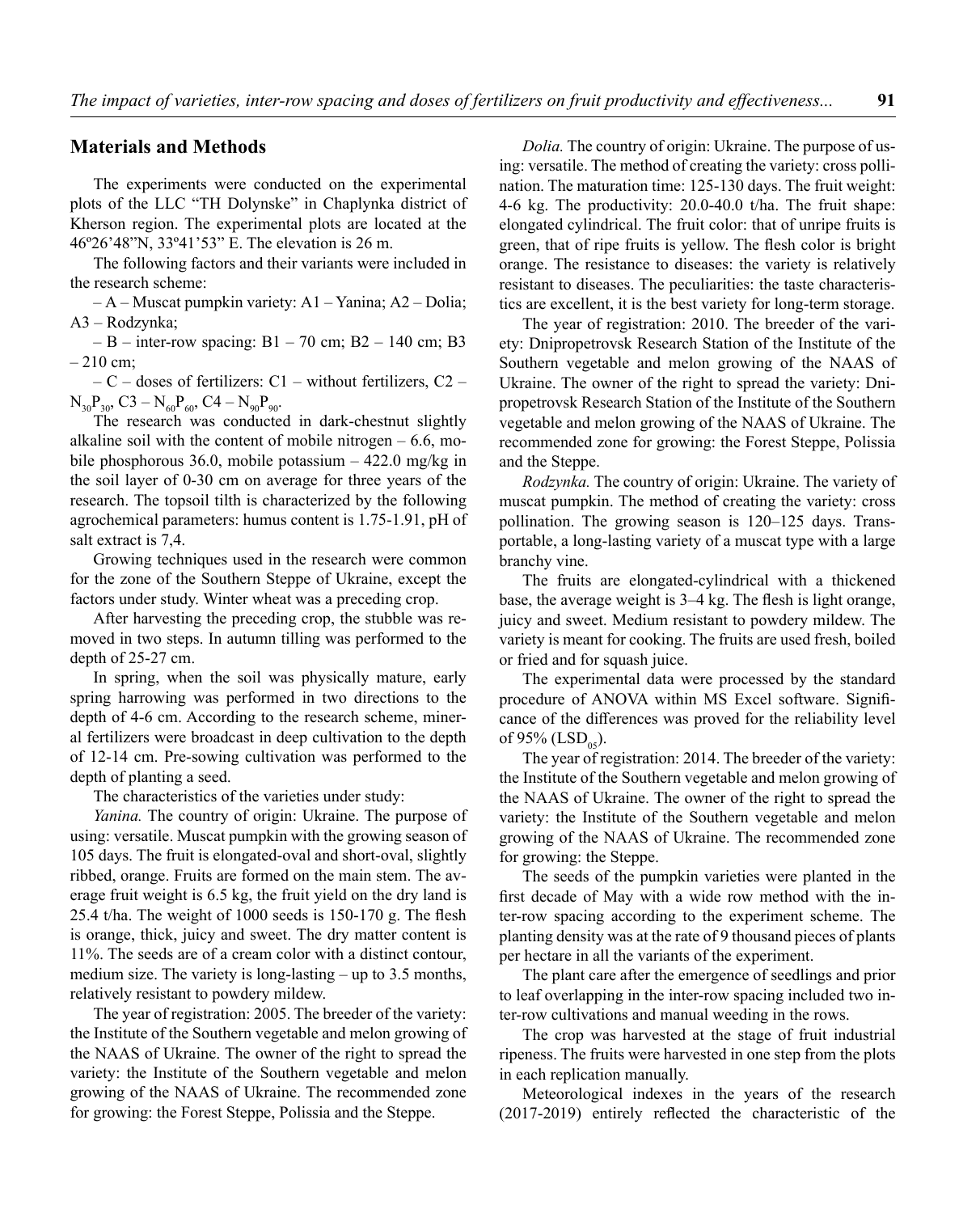| 2017            |        |       | 2018   |        |       | 2019            |        |       | Months    |
|-----------------|--------|-------|--------|--------|-------|-----------------|--------|-------|-----------|
| AT, $^{\circ}C$ | PA, mm | RH, % | AT, °C | PA, mm | RH, % | AT, $^{\circ}C$ | PA, mm | RH, % |           |
| 15.9            | 8.5    | 62    | 18.9   | 18.7   | 60    | 17.4            | 42.4   | 72    | May       |
| 22.0            | 9.4    | 55    | 22.4   | 11.0   | 53    | 24.5            | 14.1   | 56    | June      |
| 23.5            | 62.4   | 56    | 24.3   | 36.9   | 64    | 23.3            | 61.7   | 54    | July      |
| 25.2            | 33.0   | 48    | 25.1   |        | 44    | 23.3            | 47.6   | 53    | August    |
| 19.4            | 13.7   | 63    | 18.7   | 19.5   | 60    | 17.5            | 39.6   | 56    | September |

**Table 1. Meteorological indexes during the growing season of** *Cucurbita moschata* **Duch. ex Poir. in the field experiments (the meteorological station "Askania Nova" in Chaplynka district of Kherson region)**

*Note:* AT – air temperature; PA – precipitation amounts; RH – relative humidity.

Southern Steppe of Ukraine by weather conditions, that allowed obtaining reliable experimental data, drawing conclusions and make recommendations to agricultural producers of the region (Table 1).

In the growing season of pumpkin in 2017 the air temperature was 21.2ºС, that is higher by 2.0ºС than the average multi-year data of the growing zone. This year of the research was characterized by soil moisture deficit. The amount of precipitation was 127 mm, that was less by 56 mm than the multi-year indexes (the standard index is 183 mm). This index had an impact on the relative humidity being 57% in this period.

The weather conditions of the growing season of 2018 indicate to a hot climate. The average daily air temperature was 21.9ºС and was higher by 2.7ºС than the multi-year indexes. In addition to high temperature we registered little precipitation in this period – 86.1 mm (47.0% of the norm). The relative humidity in that year of the research was 56%.

The most favorable period for the growth, development and yield formation was the growing season of 2019, when the air temperature was 21.2ºС (the norm is 19.2ºС) on average in the growing season of pumpkin. The amount of precipitation exceeded the multi-year indexes by 112.2% being 205.4 mm under the relative humidity of 58%.

#### **Results and Discussions**

Yields with high economic and marketable commodity indexes are possible only under conditions of optimal combination of life factors, basic biological and agricultural laws. A plant can fully realize its genetic potential of growth, development, productivity and ability to last long only under conditions of optimal supply of all life factors. Consumption characteristics and matrical stability of a variety mainly depend on abiotic factors in combination with anthropogenic factors (agro-technical, harvesting, storage etc) (Koltunov, 2016a).

The basis for the formation of commodity quality of fruits is soil and climate conditions approximated to optimal conditions corresponding to their biological requirements, since the ultimate amount and quality of yields are total manifestation of different soil, meteorological, agro-technical and other impacts and effects during the entire cycle of ontogenesis (Koltunov et al*.*, 2016b).

The results of our experiments allowed establishing that, on average in 2017–2019 the fruit productivity of the variety Dolia was 16.1–26.7 t/ha depending on the inter-row spacing and doses of fertilizers (Table 2). The productivity of the variety Yanina was lower by 6–20% depending on the factors under study, in comparison with the variety Dolia.

The highest fruit productivity was characteristic of the variety Rodzynka being 19.2–30.3 t/ha depending on the dose of fertilizers and the inter-row spacing, that is higher by 2.9–4.1 t/ha than that of the variety Dolia and by 5.1–5.9 t/ha than that of the variety Yanina.

| Variety           | Inter-row         | Dose of fertilizers (C) |                |                |                |  |  |
|-------------------|-------------------|-------------------------|----------------|----------------|----------------|--|--|
| (A)               | spacing,<br>cm(B) | C <sub>1</sub>          | C <sub>2</sub> | C <sub>3</sub> | C <sub>4</sub> |  |  |
|                   | B1                | 13.4                    | 17.1           | 20.2           | 21.3           |  |  |
| A <sub>1</sub>    | B2                | 15.5                    | 20.0           | 23.7           | 25.2           |  |  |
|                   | B <sub>3</sub>    | 14.3                    | 19.0           | 22.8           | 24.4           |  |  |
|                   | B1                | 16.1                    | 19.9           | 22.5           | 23.7           |  |  |
| A2                | B2                | 17.3                    | 21.7           | 25.3           | 26.7           |  |  |
|                   | B <sub>3</sub>    | 15.7                    | 20.5           | 24.4           | 26.0           |  |  |
|                   | B1                | 19.2                    | 22.8           | 26.1           | 27.1           |  |  |
| A <sub>3</sub>    | B <sub>2</sub>    | 21.0                    | 25.6           | 29.2           | 30.3           |  |  |
|                   | B <sub>3</sub>    | 19.8                    | 24.3           | 28.2           | 29.8           |  |  |
| LSD <sub>05</sub> | A                 | 0.60                    |                |                |                |  |  |
|                   | B                 | 0.60                    |                |                |                |  |  |
|                   | $\mathcal{C}$     | 0.69                    |                |                |                |  |  |
|                   | AB                | 1.04                    |                |                |                |  |  |
|                   | AC                | 1.20                    |                |                |                |  |  |
|                   | BC                | 1.20                    |                |                |                |  |  |
|                   | <b>ABC</b>        | 2.08                    |                |                |                |  |  |

**Table 2. Fruit productivity of pumpkin depending on varieties, inter-row spacing and doses of fertilizers, t/ha (the average in 2017-2019)**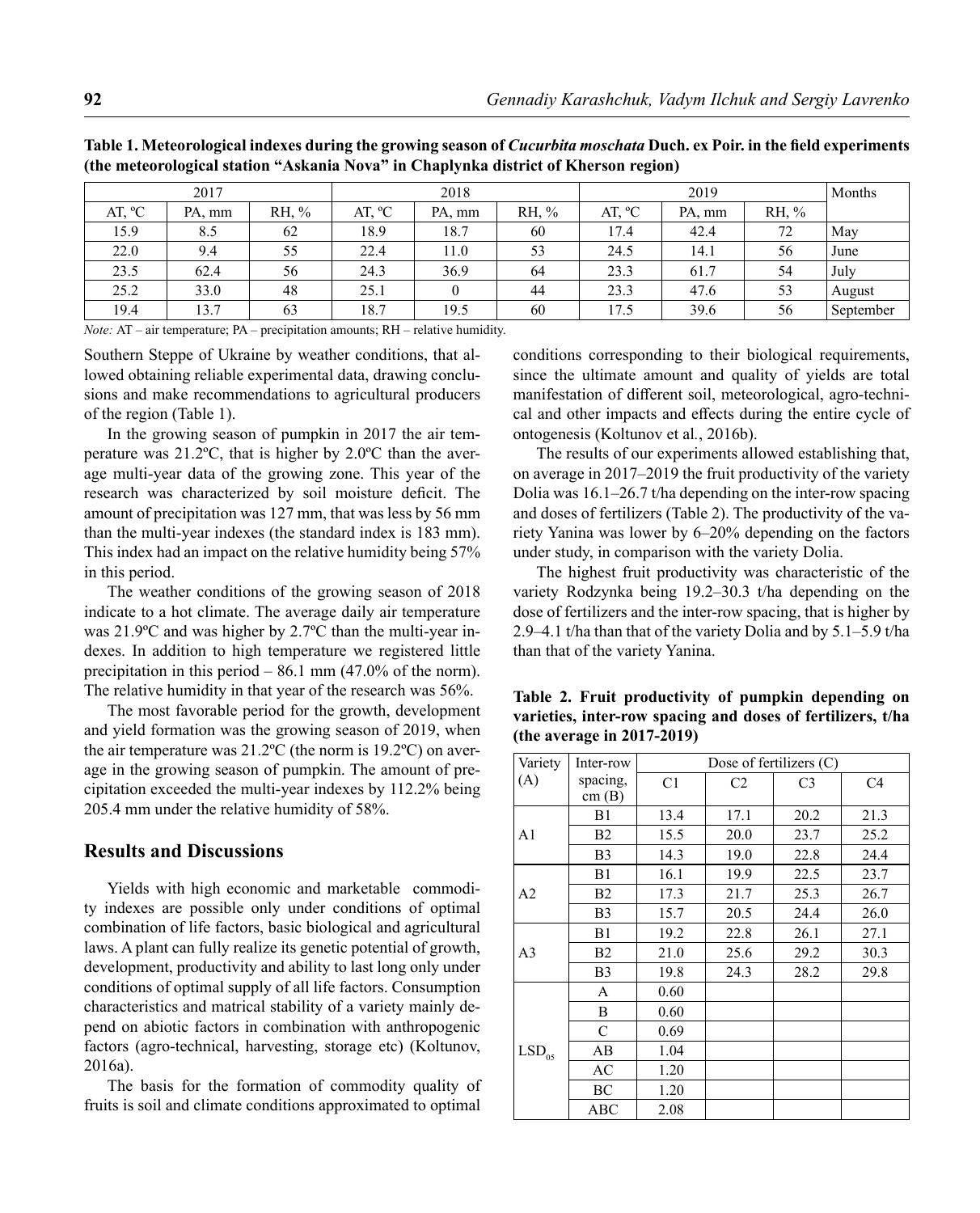**Table 3. The cost price of 1 t of pumpkin fruits depending on varieties, inter-row spacing and doses of fertilizers, UAH (the average in 2017-2019)**

| Variety        | Inter-row         | Dose of fertilizers $(C)$ |                |                |                |  |
|----------------|-------------------|---------------------------|----------------|----------------|----------------|--|
| (A)            | spacing,<br>cm(B) | C <sub>1</sub>            | C <sub>2</sub> | C <sub>3</sub> | C <sub>4</sub> |  |
| A <sub>1</sub> | B1                | 2348.63                   | 2018.09        | 1851.15        | 2053.14        |  |
|                | B <sub>2</sub>    | 2051.21                   | 1747.70        | 1600.42        | 1761.89        |  |
|                | B <sub>3</sub>    | 2210.47                   | 1831.61        | 1657.54        | 1814.04        |  |
| A <sub>2</sub> | B1                | 1980.48                   | 1755.71        | 1677.60        | 1862.57        |  |
|                | B <sub>2</sub>    | 1853.75                   | 1622.80        | 1508.91        | 1672.53        |  |
|                | B <sub>3</sub>    | 2027.03                   | 1708.82        | 1558.91        | 1712.95        |  |
| A <sub>3</sub> | B1                | 1685.48                   | 1551.91        | 1467.36        | 1650.37        |  |
|                | B <sub>2</sub>    | 1554.16                   | 1398.94        | 1327.86        | 1494.15        |  |
|                | B <sub>3</sub>    | 1639.05                   | 1465.58        | 1369.51        | 1516.35        |  |

The data obtained in the research prove that the highest productivity of pumpkin is achieved provided that the inter-row spacing is 140 cm being 15.5–25.2 t/ha in the variety Yanina, 17.3–26.7 t/ha in the variety Dolia, 21.0–30.3 t/ha in the variety Rodzynka on average for three years depending on the dose of fertilizers.

When sown with the inter-row spacing of 70 cm the fruit productivity fell by 2.1–3.9 t/ha in the variety Yanina, by 1.2–3.0 t/ha in the variety Dolia and by 1.8–3.2 t/ha in the variety Rodzynka, and with the inter-row spacing of 210 cm  $-$  by 0.8–1.2, 0.7–1.6 and 0.5–1.3 t/ha respectively.

The application of mineral fertilizers at the dose of  $N_{60}P_{60}$ contributed to an increase in the fruit productivity of pumpkin, when compared to the variant without fertilizers: by 51– 59% in the variety Yanina, by 40–55% in the variety Dolia, and by 36–42% in the variety Rodzynka on average for three years. A decrease in the dose of fertilizers to  $N_{30}P_{30}$  caused a decline in the fruit productivity of pumpkin by 18–20, 13–17 an 14–16% respectively.

**Table 5. Impact of the factors under study on the level of profitability of pumpkin production, % (the average in 2017-2019)**

| Variety        | Inter-row         | Dose of fertilizers $(C)$ |                |                |                |  |
|----------------|-------------------|---------------------------|----------------|----------------|----------------|--|
| (A)            | spacing,<br>cm(B) | C1                        | C <sub>2</sub> | C <sub>3</sub> | C <sub>4</sub> |  |
|                | B1                | 70.3                      | 98.2           | 116.1          | 94.8           |  |
| A1             | B <sub>2</sub>    | 95.0                      | 128.9          | 149.9          | 127.0          |  |
|                | B <sub>3</sub>    | 81.0                      | 118.4          | 141.3          | 120.5          |  |
|                | B1                | 102.0                     | 127.8          | 138.4          | 114.8          |  |
| A <sub>2</sub> | B <sub>2</sub>    | 115.8                     | 146.5          | 165.1          | 139.2          |  |
|                | B <sub>3</sub>    | 97.3                      | 134.1          | 156.6          | 133.5          |  |
|                | B1                | 137.3                     | 157.7          | 172.6          | 142.4          |  |
| A3             | B <sub>2</sub>    | 157.4                     | 185.9          | 201.2          | 167.7          |  |
|                | B <sub>3</sub>    | 144.0                     | 172.9          | 192.1          | 163.8          |  |

It is necessary to mention that an increase in the dose of fertilizers from  $N_{60}P_{60}$  to  $N_{90}P_{90}$  caused an inconsiderable rise in the yield at the level of 20.2–23.7 and 21.3–25.2 in the variety Yanina, 22.5–25.3 and 23.7–26.7 in the variety Dolia, 26.1–29.2 and 27.1–30.3 t/ha in the variety Rodzynka respectively.

In order to implement any element of the growing technology efficiently it is necessary to perform economic evaluation which will allow determining the appropriateness of using it. The main indexes of economic evaluation are the cost price of an item, net profit and the level of profitability (Hryzenkova et al*.*, 1996).

In our experiments the maximal economic efficiency of pumpkin fruit production was reached when growing the varieties Dolia and Rodzynka and applying  $N_{60}P_{60}$  in basic tillage and the inter-row spacing of 140 cm, that provided the cost price of 1508.91 and 1327.86 UAH/t respectively (Table 3), the net profit of 63024 and 78026 UAH/ha (Table 4), and the level of profitability of 165.1 and 201.2% (Table 5).

| Variety (A)    | Inter-row spacing, | Dose of fertilizers $(C)$ |                |                |                |  |  |
|----------------|--------------------|---------------------------|----------------|----------------|----------------|--|--|
|                | cm(B)              | C <sub>1</sub>            | C <sub>2</sub> | C <sub>3</sub> | C <sub>4</sub> |  |  |
| A1             | B1                 | 22128.31                  | 33890.73       | 43406.77       | 41468.11       |  |  |
|                | B <sub>2</sub>     | 30206.25                  | 45045.97       | 56869.99       | 56400.37       |  |  |
|                | B <sub>3</sub>     | 25590.29                  | 41199.33       | 53408.02       | 53337.34       |  |  |
| A <sub>2</sub> | B <sub>1</sub>     | 32514.23                  | 44661.30       | 52254.03       | 50657.19       |  |  |
|                | B <sub>2</sub>     | 37130.19                  | 51585.25       | 63024.61       | 62143.55       |  |  |
|                | B <sub>3</sub>     | 30975.57                  | 46969.28       | 59562.63       | 59463.40       |  |  |
| A <sub>3</sub> | B <sub>1</sub>     | 44438.80                  | 55816.54       | 66101.91       | 63675.07       |  |  |
|                | B <sub>2</sub>     | 51362.74                  | 66587.12       | 78026.48       | 75927.18       |  |  |
|                | B <sub>3</sub>     | 46746.78                  | 61586.50       | 74179,85       | 74012.79       |  |  |

**Table 4. The net profit of growing pumpkin fruits depending on the factors under study, UAH/ha (the average in 2017- 2019)**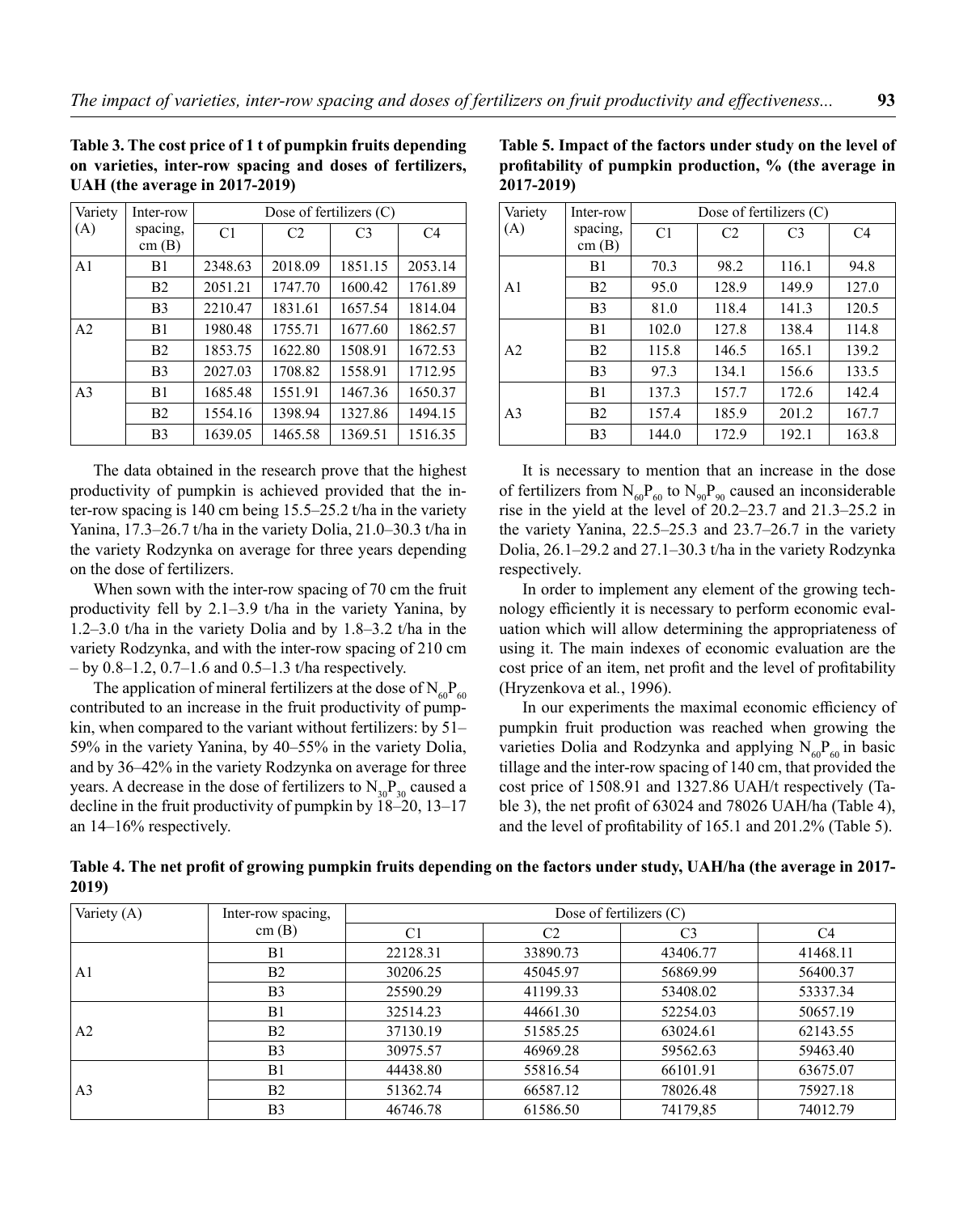### **Conclusions**

In order to obtain fruit yields of 25–30 t/ha when growing pumpkin under conditions of the South of Ukraine we recommend planting the highly productive varieties Dolia and Rodzynka with the inter-row spacing of 140 cm and applying  $N_{60}P_{60}$ , that ensures the net profit of 63024 and 78026 UAH/ha and the level of profitability of 165.1 and 201.2% respectively.

## **References**

- **Agu, C.** (2004). Growth and yield responses of pumpkin (*Cucurbita maxima*) to poultry manure applications and staking techniques in Southeastern Nigeria. *Journal of Sustainable Agriculture*, *24(2),* 5-10.
- **Aktaş, N., Gerçekaslan, K. E. & Uzlaşlr, T.** (2018). The effect of some pre-roasting treatments on quality characteristics of pumpkin seed oil. *OCL – Oilseeds and fats, Crops and Lipids*, *25(3),* 2018025.
- **Almrani, H. A., Abdel-rasool, I. J. & Muhammad, S. A.**  (2016). Effect of organic fertilizers and magnetized water in growth and yield of medical pumpkin from fixed oil and its components. *Iraqi Journal of Agricultural Sciences*, *47(1),* 271-282.
- **Assous, M. T. M., Saad, E. M. S. & Dyab, A. S.** (2014). Enhancement of quality attributes of canned pumpkin and pineapple. *Annals of Agricultural Sciences*, *59(1),* 9-15.
- **Bai, Y., Zhang, M., Chandra Atluri, S., Chen, J. & Gilbert, R.** (2020). Relations between digestibility and structures of pumpkin starches and pectins. *Food Hydrocolloids*, *106,* 105894.
- **Belik, V. F.** (1982). Melon production. Moscow, Kolos, 150-175 (Ru).
- **Chu, C. C., Hasan, Z. A. B. A., Chua, S. K. & Nyam, K. L.** (2020). Formulation and characterization of novel nanostructured lipid carriers with photoprotective properties made from carnauba wax, beeswax, pumpkin seed oil, and UV filters. *JAOCS, Journal of the American Oil Chemists' Society*, *97(5),* 531-542.
- **Ekanem, N. G. & Akpheokhai, L. I.** (2019). Neem leaf and poultry manures soil amendment on growth and yield of *Telfairia occidentalis*. *Eurasian Journal of Soil Science*, *8(4),* 313-320.
- **Hryzenkova, Z. І., Honcharov, О. М. & Levina, R. V.** (1996). Energetic evaluation of vegetable production costs. *Vegetable Growing and Melon Production*, *41,* 9-13 (Ua).
- **Juknevičienė, E., Danilčenko, H., Jarienė, E. & Fritz, J.** (2019). The effect of horn-manure preparation on enzymes activity and nutrient contents in soil as well as great pumpkin yield. *Open Agriculture*, *4(1),* 452-459.
- **Kiendler, A.** (1997). The (Styrian) Olkurbis Fortchr. *Farmer, 8,* 12-13.
- **Knysh, V.** (2018). Bare-seeded pumpkin. *Plantator*, *2,* 112-114 (Ua).
- **Koltunov, V., Bulakh, М. & Orlov, D.** (2016a). Basics of pumpkin yield formation. *Plantator*, *3 (27),* 68-71 (Ua).
- **Koltunov, V., Bulakh, М. & Orlov, D.** (2016b). The yield structure of pumpkin depending on a variety. *Plantator*, *4 (28),* 78-80 (Ua).
- **Ladychuk, D., Shaporynska, N., Lavrenko, S. & Lavrenko, N.** (2021). The methods for determining agrolandscape typicality for projects of water supply construction. *AgroLife Scientific Journal, 10 (1),* 121-129.
- **Lalnunthari, C., Devi, L. M. & Badwaik, L. S. (2020).** Extraction of protein and pectin from pumpkin industry by-products and their utilization for developing edible film. *Journal of Food Science and Technology*, *57(5),* 1807-1816.
- **Lavrenko, S. O., Lavrenko, N. M., Maksymov, D. O., Maksymov, M. V., Didenko, N. O. & Islam, K. R.** (2021). Variable tillage depth and chemical fertilization impact on irrigated common beans and soil physical properties. *Soil and Tillage Research, 212,* 105024.
- **Lawal, A. B., Aissami, B. M. & Lawal, H. M.** (2009). Influence of mineral fertilizer on productivity and growth of four varieties of squash pumpkin (*Cucurbita maxima* L.). *Advances in Horticultural Science*, *23(3),* 201-204.
- **Loy, J. B.** (2004). Morpho-physiological aspects of productivity and quality in squash and pumpkins (*Cucurbita* spp.). *Critical Reviews in Plant Sciences*, *23(4),* 337-363.
- **Lykhatskyi, V. І.** (2002). Melon production. Kyiv, Higher School, 79-84 (Ua).
- **Maidaniuk, V.** (2012). Patty pan squash. *Vegetable Growing*, *12 (96),* 50-55 (Ru).
- **Maidaniuk, V.** (2016). Pumpkin as an oilseed crop. *Vegetable Growing*, *1 (131),* 22-25 (Ru).
- **Mehditabar, H., Razavi, S. M. A. & Javidi, F.** (2020). Influence of pumpkin puree and guar gum on the bioactive, rheological, thermal and sensory properties of ice cream. *International Journal of Dairy Technology*, *73(2),* 447-458.
- **Momirović, N., Oljača, S., Dolijanović, Ž., Simić, M., Oljača, M. & Janošević, B.** (2015). Productivity of intercropping maize (*Zea mays* L.) and pumpkins (*Cucurbita maxima*  Duch.) under conventional vs. conservation farming system. *Turkish Journal of Field Crops*, *20(1*), 92-98.
- **Oloyede, F. M.** (2012). Growth, yield and antioxidant profile of pumpkin (*Cucurbita pepo* L.) leafy vegetable as affected by NPK compound fertilizer. *Journal of Soil Science and Plant Nutrition*, *12(3),* 379-387.
- **Oloyede, F. M., Agbaje, G. O., Obuotor, E. M. & Obisesan, I. O.** (2012). Nutritional and antioxidant profiles of pumpkin (*Cucurbita pepo* Linn.) immature and mature fruits as influenced by NPK fertilizer. *Food Chemistry*, *135(2),* 460-463.
- **Quijano-Ortega, N., Fuenmayor, C.A., Zuluaga-Dominguez, C., Diaz-Moreno, C., Ortiz-Grisales, S., García-Mahecha, M. & Grassi, S.** (2020). FTIR-ATR spectroscopy combined with multivariate regression modeling as a preliminary approach for carotenoids determination in *Cucurbita*  spp. *Applied Sciences (Switzerland)*, *10(11),* 3722.
- **Rohman, A. & Irnawati** (2020). Pumpkin (*Cucurbita maxima*) seed oil: Chemical composition, antioxidant activities and its authentication analysis. *Food Research*, *4(3),* 578-584.